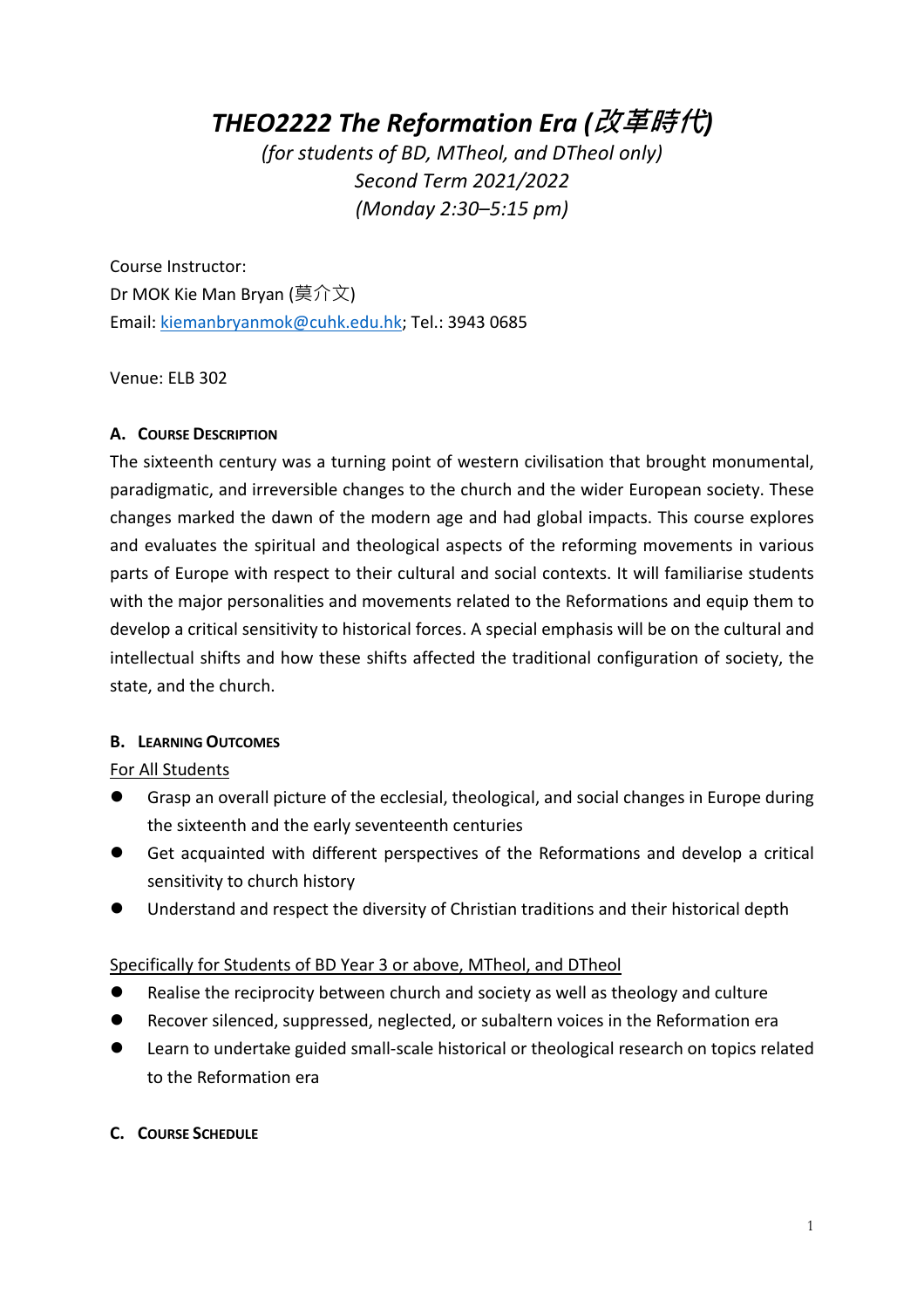### **INTRODUCTION**

**Week 1 (10 Jan) Course Introduction Lecture: History and Historiography of the Reformation(s)** Background Reading: *ER*, 1–22 (chap. 1); *REMW*, vii–xviii (Preface); Popkin, *Herodotus*, 127–

70 (chap. 6–7.2)

### **PART I: BEFORE THE STORM**

**Week 2 (17 Jan)**

### **Lecture: Late Medieval Christianity**

Background Reading: *REMW*, 3–63 (chaps. 1–3); Alternative: *ER*, 23–53 (chap. 2)

### **Week 3 (24 Jan)**

### **Tutorial: Papalism vs. Conciliarism**

Assigned Reading: Excerpts from *Haec Sancta* and *Frequens* (*SB*, §1.15); Pius II, *Execrabilis* (*SB*, §1.16)

Exercise #1: Describe the main point of argument regarding the highest authority of the church between the Council of Constance and Pope Pius II. Explain why they had such a different view. State and expound your opinion on this issue. (Deadline: 24/1, 12:30 pm)

### **Lecture: Renaissance Humanism**

Background Reading: *REMW*, 64–113 (chaps. 4–5)

### **Chinese New Year Holiday (31 Jan): NO CLASS!**

### **PART II: THE COURSE OF THE REFORMATIONS**

### **Week 4 (7 Feb)**

### **Tutorial: Humanist Agenda and Call for Reformations**

Assigned Reading: Excerpts from Erasmus, *Praise of Folly* (*SB*, §1.30)

Exercise #2: Identify the targets of Erasmus' sarcasm and the issues involved in it. Explain why Erasmus was so discontent with the Catholic Church of his time. Enter a short conversation with Erasmus' ideas. (Deadline: 7/2, 12:30 pm)

### **Lecture: Luther**

Background Reading: *REMW*, 133–84 (chaps. 7–8); Alternative: *ER*, 54–85 (chap. 3)

**Week 5 (14 Feb)**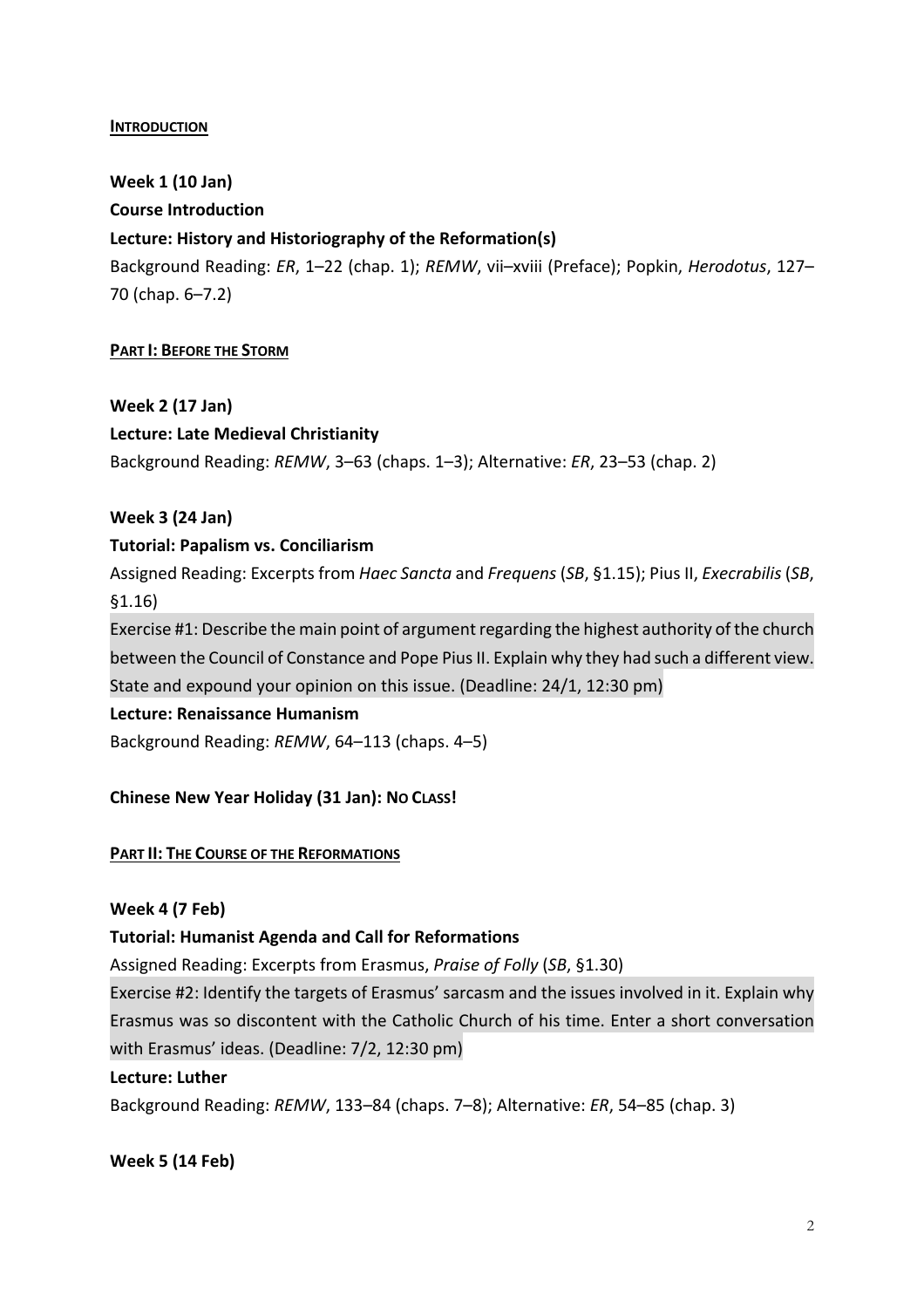# **Tutorial: Luther on** *Sola Fide*

Assigned Reading: Excerpts from Luther, *The Freedom of a Christian* (*SB*, §2.17)

Exercise #3: Summarise Luther's position on faith and works. Explain why Luther's teaching of justification was revolutionary. State how far you agree with Luther and give your reasons. (Deadline: 14/2, 12:30 pm)

# **Lecture: Revolution of the Common Man and The Swiss Reformation**

Background Reading: *REMW*, 185–247 (chaps. 9–10); Alternative: *ER*, 87–107, 130–87 (chaps. 4, 6–7)

# **Week 6 (21 Feb)**

### **Tutorial: Zwingli's Reform Agenda**

Assigned Reading: Excerpts from Zwingli, "Short Christian Instruction" (*SB*, §6.9)

Exercise #4: Identify and elaborate on the two salvations, two blasphemies, and two sins contended by Zwingli. Explain how doctrines are relevant to church life in Zwingli's teaching. Discuss your thought on images with Zwingli. (Deadline: 21/2, 12:30 pm)

### **Lecture: The Radical Reformation**

Background Reading: *REMW*, 248–85 (chap. 11); Alternative: *ER*, 188–213 (chap. 8)

### **Week 7 (28 Feb)**

### **Tutorial: Anabaptists' Rejection of Infant Baptism**

Assigned Reading: Excerpts from Conrad Grebel and Companions to Müntzer; Mantz's Petition of Defense; Hübmaier to Oecolampadius on Baptism (*SB*, §7.4–7.6)

Exercise #5: Summarise the reasons why Grebel, Mantz, and Hümbaier rejected infant baptism. Explain their understanding of the nature of baptism. Discuss how far do you agree with these anabaptists (cf. Zwingli, *Of Baptism* [*SB*, §7.9]). (Deadline: 28/2, 12:30 pm)

### **Lecture: Calvin and Calvinism**

Background Reading: *REMW*, 286–317 (chap. 12); Alternative: *ER*, 234–92 (chaps. 10–12)

### **Week 8 (7 Mar)**

### **Tutorial: Calvin's Predestination and** *Soli Deo Gloria*

Assigned Reading: Excerpts from Calvin, *Institutes of the Christian Religion* (*SB*, §9.7)

Exercise #6: Summarise Calvin's doctrine of predestination. Explain how this doctrine about the knowledge of ourselves relates to the knowledge of God (see para. 2), particularly the principle of *soli Deo gloria*, "to God alone be the glory." Open a dialogue with Calvin on this issue. (Deadline: 7/3, 12:30 pm)

### **Lecture: Reformations in the British Isles**

Background Reading: *REMW*, 318–65 (chap. 13); Alternative: *ER*, 293–320 (chap. 13)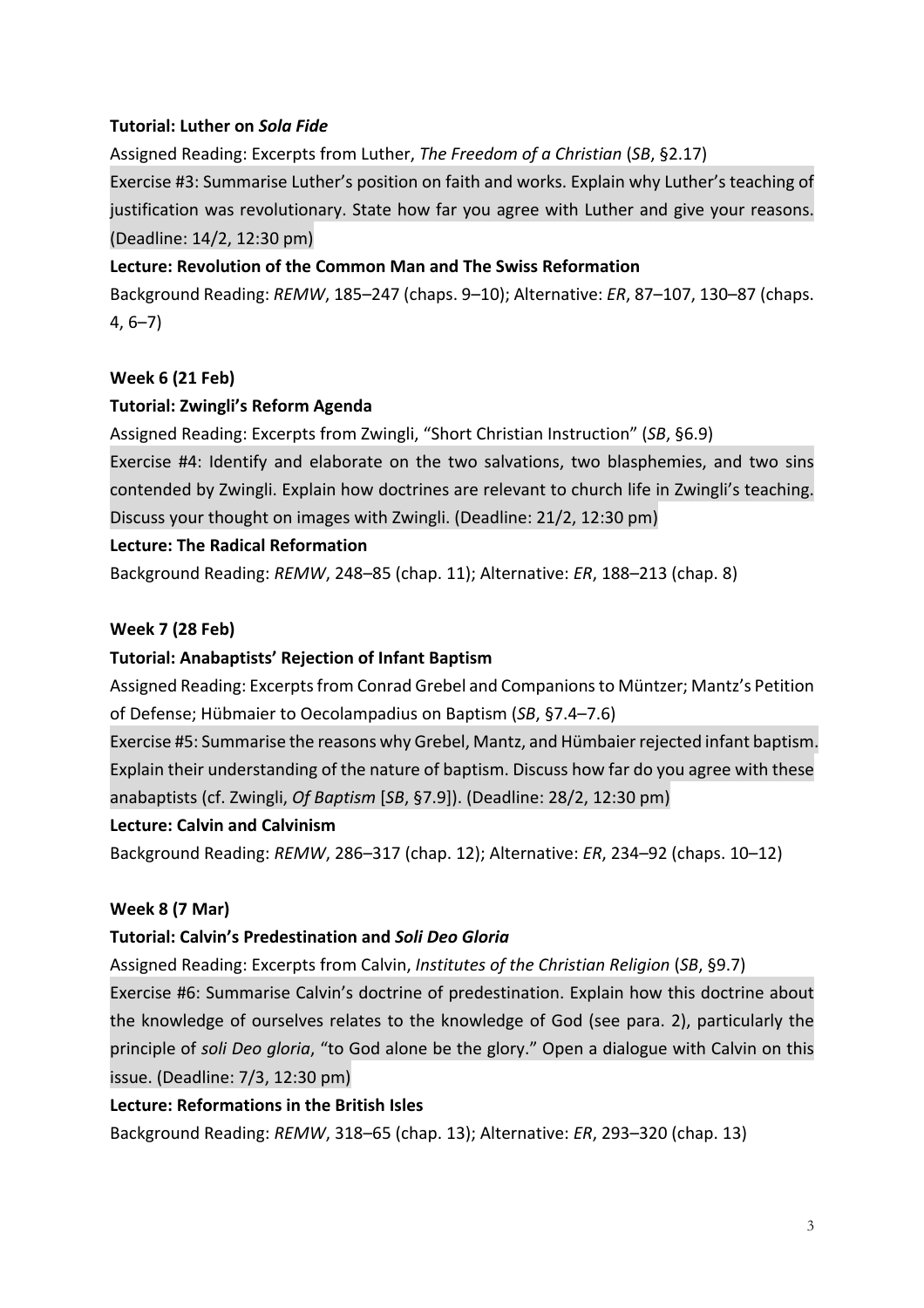# **Week 9 (14 Mar)**

# **Tutorial: Queen Elizabeth's** *Via Media*

Assigned Reading: Excerpts from "The Thirty-Nine Articles of the Church of England" (*SB*, §12.21)

Exercise #7: Identify and describe any three issues that demonstrate the Church of England's break from Rome during Queen Elizabeth's reign. Choose one of this issue to elaborate on how it reflected Elizabeth's *via media*. Share your thought on this compromising position. (Deadline: 14/3, 12:30 pm)

### **Lecture: Catholic Reform**

Background Reading: *REMW*, 369–465 (chaps. 14–17)

### **PART III: CONSEQUENCES**

### **Week 10 (21 Mar)**

### **Tutorial: Catholic Response to Justification by Faith Alone**

Assigned Reading: Excerpts from "Decree and Canons Concerning Justification" (*SB*, §12.21) Exercise #8: Describe the Catholic doctrine of justification in contrast to the Protestant teaching of justification by faith. Elaborate on its biblical and theological basis. State your perspective on the relationship between faith and grace. (Deadline: 21/3, 12:30 pm)

### **Lecture: Religious Wars**

Background Reading: *REMW*, 525–61 (chap. 20)

\* Students of BD 1 & 2should decide on which book to read for the Reflective Book Report and start reading it. Students of BD 3 or above, MTheol, and DTheol should begin formulating a research question and searching for relevant literary sources.

### **Week 11 (28 Mar)**

**Tutorial: Data Collection and Organization (Preparation for Writing Literature Survey; optional for BD Year 1 & 2 students)**

Assigned Reading: Faye Halpern's (et al.) *A Guide to Writing in Religious Studies*, 27–31 (27– 29 for historical papers and 29–31 for theological papers)

### **Lecture: Orthodoxy and Confessionalism**

Background Reading: *REMW*, 562–603 (chaps. 21–22 [till "Disciplinary Tribunals"])

\* 2 Apr: Deadline for submission of Research Topic and Working Bibliography (for students of BD 3 or above, MTheol, and DTheol only)

**Reading Week (4 Apr): NO CLASS!**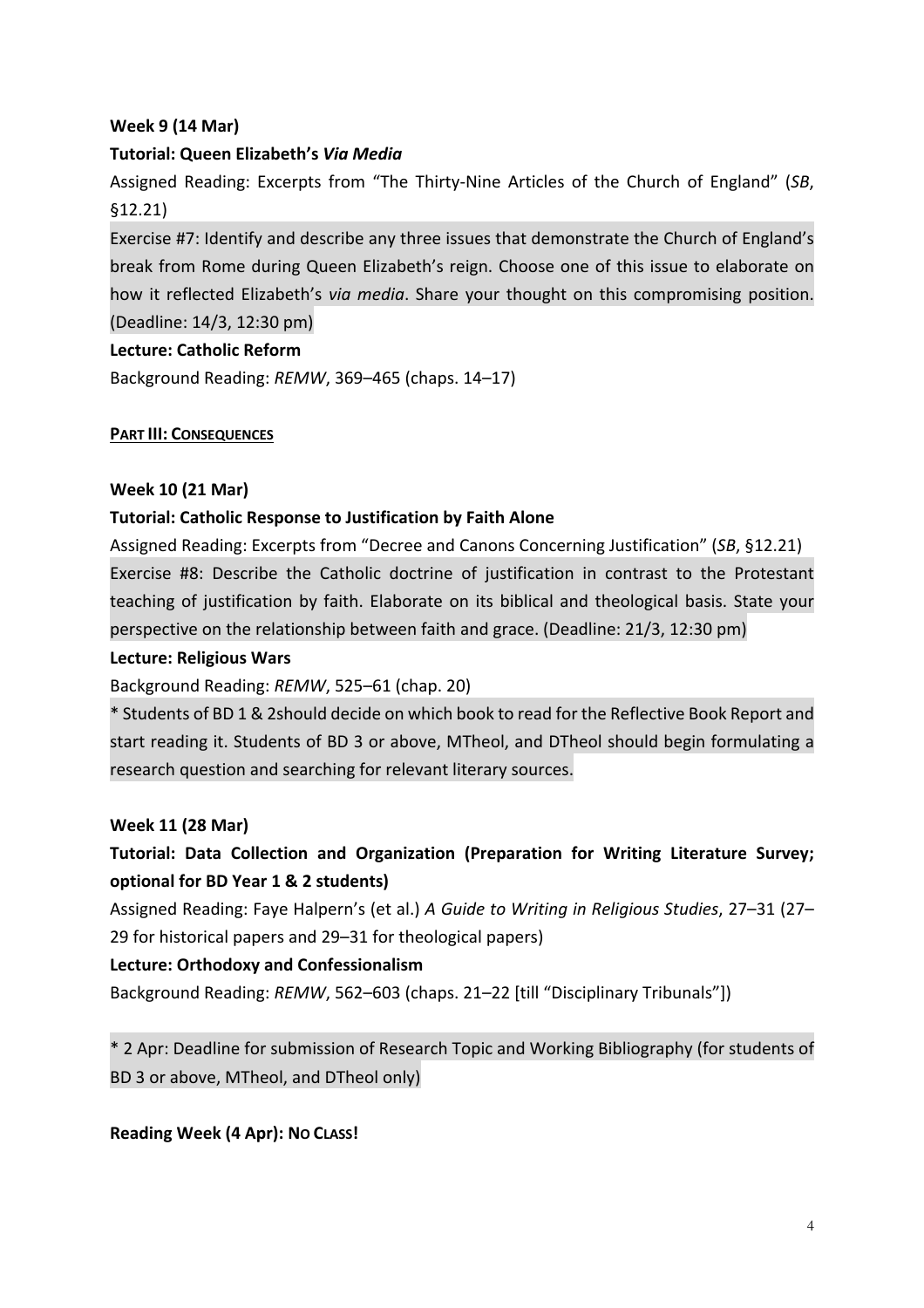# **Week 12 (11 Apr)**

# **Tutorial: Academic Writing and Documentation (Preparation for Writing Term Paper; optional for BD Year 1 & 2 students)**

Assigned Reading: Faye Halpern's (et al.) *A Guide to Writing in Religious Studies*, 13–25 **Lecture: Persecution and Witch Hunts**

Background Reading: *REMW*, 603–59 (chap. 22 [from "Disciplinary Tribunals"]–23)

\* Students of BD 1 & 2 should start writing the Reflective Book Report. Students should start reading the literary sources and writing the Literature Survey. Students of BD 3 or above, MTheol, and DTheol should start reading the literary sources and writing the Literature Survey.

# **Easter Holiday (18 Apr): NO CLASS!**

\* 23 Apr: Deadline for submission of Literature Survey (for students of BD 3 or above, MTheol, and DTheol only)

\* Students of BD 3 or above, MTheol, and DTheol should start writing the Term Paper based on their Literature Survey right after submitting the latter

\* 7 May: Deadline for submission of Reflective Book Report (for students of BD 1 & 2) or Term Paper (for students of BD 3 or above, MTheol, and DTheol)

### **D. LEARNING ACTIVITIES**

- 1. **Lecture**: for mapping the territory, sketching background knowledge, and introducing fundamental concepts
- 2. **Reading and document analysis exercise**: for understanding and studying primary source
- 3. **Tutorial**: for stimulating critical and creative thinking regarding reformers' thoughts
- 4. **Student-initiated inquiry and paper writing**: for an in-depth understanding of a specific area of the Reformation era (for students of BD Year 1 & 2); for an in-depth investigation of a particular topic related to the Reformation era (for students of BD Year 3 or above, MTheol, and DTheol)

### **E. ASSESSMENT**

### **For Students of BD Year 1 & 2**

1. Participation (20%)

Students are expected to regularly attend the lectures and actively participate in the tutorials. Class attendance each week is required for completion of the course. Engagement in tutorial discussion is essential.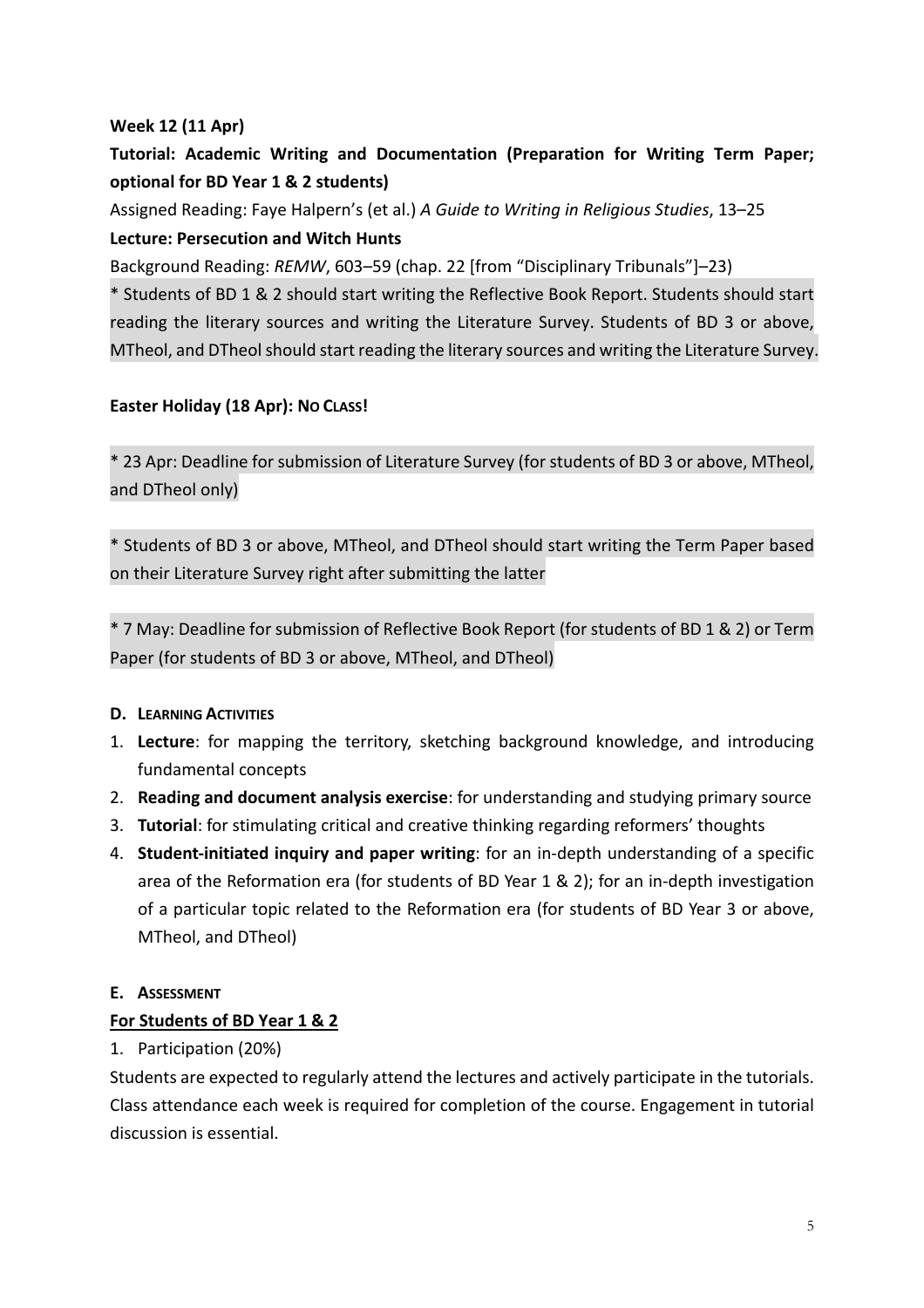# 2. Document Analysis Exercise (30%)

Submit at least 6 (out of 8) exercises listed on the course schedule above (texts available on CUHK Blackboard) by their respectively designated deadlines. For each exercise, read the assigned primary source and follow its specific instructions to write a short essay of 200–250 words (or 300–400 Chinese characters). Each exercise shall be submitted in .docx or .doc format with filename as, for example, "THEO2222 Exercise 1 CHAN Tai Man" / "THEO2222 Exercise 9 WONG Chris" (number according to the designated one). For those who submit more than 6 exercises, only the best 6 will be counted.

Students shall use the template file "THEO5271-2222 Exercise Template.dotx" (available on Blackboard) to write this assignment.

### **Assessment Criteria**

**Content:** Clarity in addressing the assigned questions, degree of observation and insight, profoundness of self-awareness

**Evidence:** Integration of primary source and historical background

**Writing:** Organisation of information, neatness and conciseness of writing, use of language

# 3. Reflective Book Report (50%)

Read one of the following books thoroughly. Write a book report of 2,500–3,000 words (or 3,750–4,800 Chinese characters) that includes two parts with approximately equal length. The first part is to demonstrate an in-depth reading and a good understanding of the selected book and summarises the content in a concise form. The second part is to reflect on one or two issue(s) raised in the book in a way that relates to the present context (in whatever way this present context is defined). The report shall be submitted to VeriGuide in .docx or .doc format with filename as, for example, "THEO2222 Report CHAN Tai Man" / "THEO2222 Report WONG Chris." The deadline is 7 May 2022.

Students shall use the template file "THEO2222 Report Template.dotx" (available on Blackboard) to write this assignment.

# List of Books (refer to reading list for details)

- 1. Dawson's *John Knox* (Knox/Reformation in Scotland/Reformed tradition)
- 2. Duffy's *Voices of Morebath* (Reformation in England/Microhistory)
- 3. Estep's *The Anabaptist Story* (Radical Reformation/anabaptist tradition)
- 4. de Gruchy's *John Calvin* (Calvin/Reformation in Geneva/Reformed Tradition)
- 5. Gunther's *Reformation Unbound* (Reformation in England/Anglican Tradition)
- 6. Hill's *Baptism, Brotherhood, and Belief in Reformation Germany* (Reformation in Germany/Lutheran and anabaptist tradition)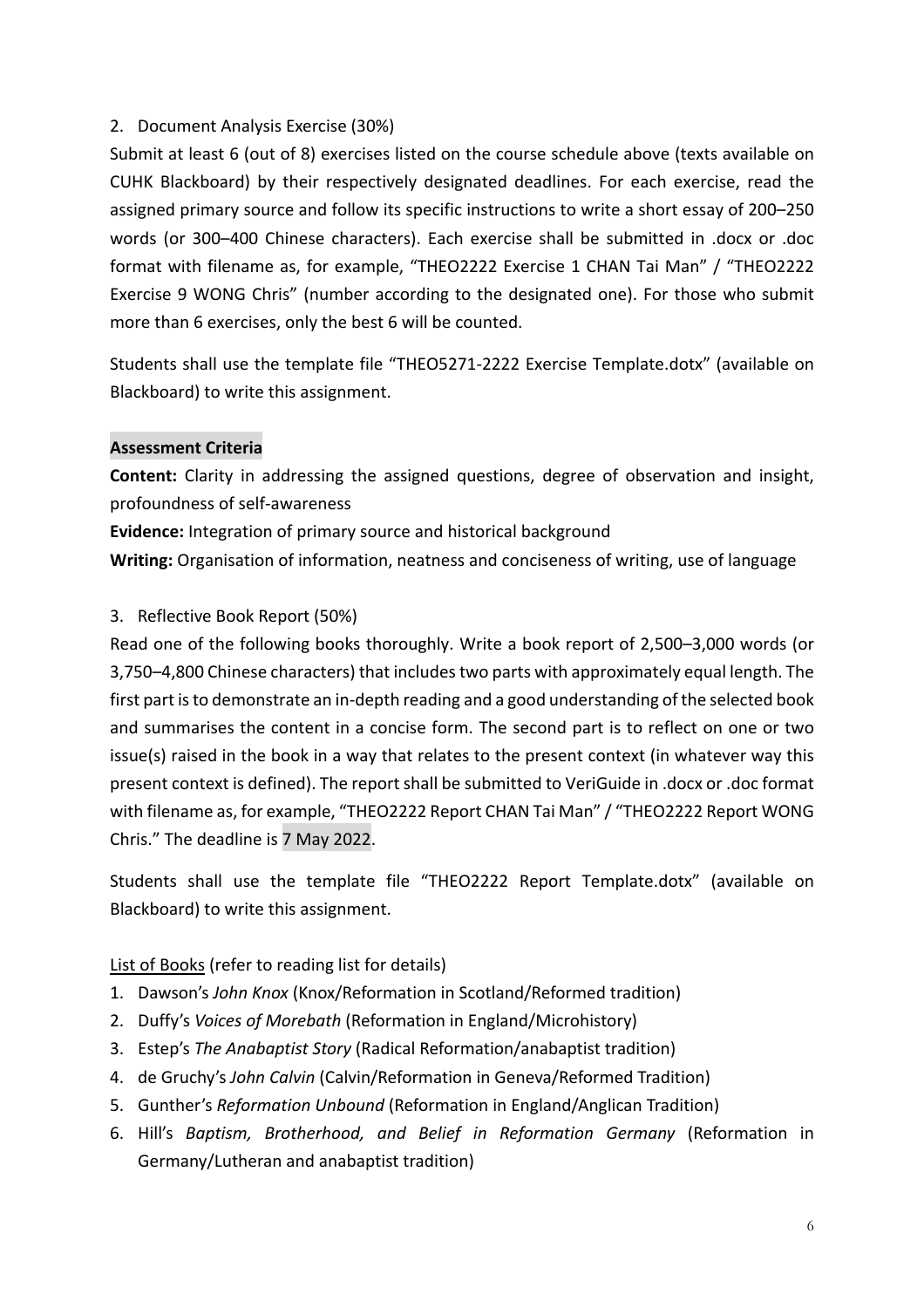- 7. Rex's *The Making of Martin Luther* (Luther/Reformation in Germany/Lutheran tradition)
- 8. Wabuda's *Thomas Cranmer* (Cranmer/Reformation in England/Anglican Tradition)

# **Assessment Criteria**

**Summary:** Ability of identifying the book's main themes and arguments, structure and organisation, and critical issues as well as the author's distinctive viewpoints

**Comment:** Appreciation of the scholarship of the critical issues, critical engagement with the author and the text

**Reflection:** Depth of self-awareness in relating the issues at hand to the present context **Writing:** Organisation of information, neatness and conciseness of writing, use of language

### **For Students of BD Year 3 or above, MTheol, and DTheol**

1. Participation (10%)

Students are expected to regularly attend the lectures and actively participate in the tutorials. Class attendance each week is required for completion of the course. Engagement in tutorial discussion is essential.

### 2. Document Analysis Exercise (20%)

Submit at least 4 (out of 8) exercises listed on the course schedule above (texts available on CUHK Blackboard) by their respectively designated deadlines. For each exercise, read the assigned primary source and follow its specific instructions to write a short essay of 200–250 words (or 300–400 Chinese characters). Each exercise shall be submitted to VeriGuide in .docx or .doc format with filename as, for example, "THEO2222 Exercise 1 CHAN Tai Man" / "THEO2222 Exercise 9 WONG Chris" (number according to the designated one). For those who submit more than 4 exercises, only the best 4 will be counted.

Students shall use the template file "THEO5271-2222 Exercise Template.dotx" (available on Blackboard) to write this assignment.

### **Assessment Criteria**

**Content:** Clarity in addressing the assigned questions, degree of observation and insight, profoundness of self-awareness

**Evidence:** Integration of primary source and historical background

**Writing:** Organisation of information, neatness and conciseness of writing, use of language

### **\*\*(The following assessment items 3–4 are checkpoints for the term paper [item 5])**

3. Research Topic and Working Bibliography (10%)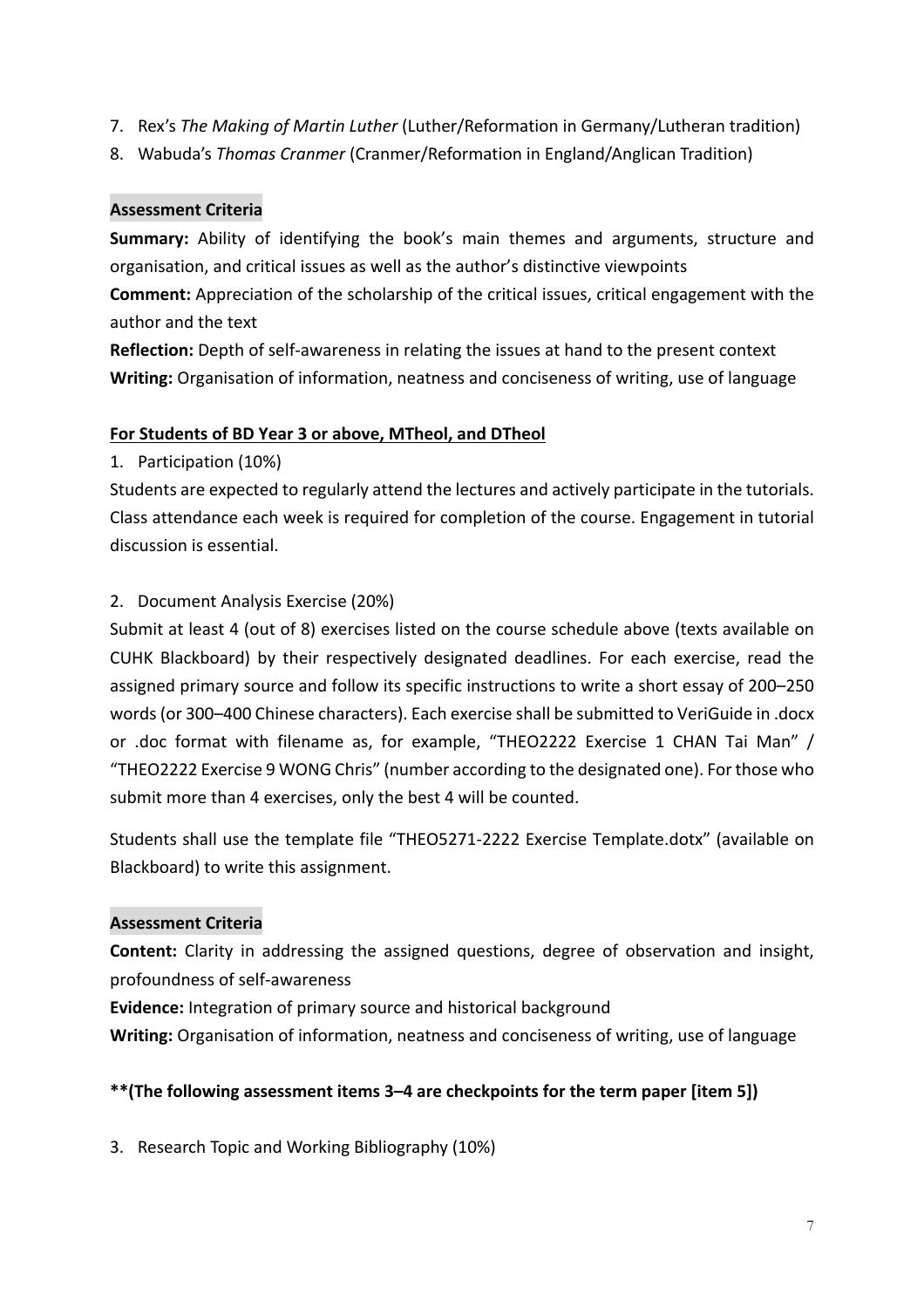Read pp. 7–10 of Faye Halpern's (et al.) *A Guide to Writing in Religious Studies* carefully. First, construct a meaningful research question (i.e., the central question or statement of the problem your study addresses) related to the syllabus of this course. This research question can either be historical or theological. Then, list around 8–10 previous works done by others (secondary source) that address your research question or similar subject matter. Besides, enumerate those primary sources that you plan to use. It is suggested that each of the secondary sources should be either included in the reading list of this course outline or listed on Web of Science (Arts and Humanities Citation Index), SCOPUS, or ATLA. Cite the selected items in the form of bibliography according to the note-bibliography system of the Chicago Manual of Style. (Notes: Hanging indentation [凸排] of 1.27 cm [0.5 inch] or 2 characters [字  $\overline{\pi}$ ] shall be employed for every entry.) The assignment shall be submitted in .docx or .doc format with filename as, for example, "THEO2222 Topic CHAN Tai Man" / "THEO2222 Topic WONG Chris." Submit this assignment to Blackboard Learn instead of VeriGuide. The deadline is 2 April 2022.

Students shall use the template file "THEO5271-2222 Topic.dotx" (available on Blackboard) to write this assignment.

# **Suggested topics/areas (for reference only; need further refinement and focusing)**

- 1. Why Erasmus of Rotterdam remained Roman Catholic?
- 2. Medieval piety vs. humanist imprint in Luther
- 3. Conservatism and inconsistency of Luther and his Reformation (cf. the Revolution of the Common Man or the Zwinglian Reformation)
- 4. Luther, German identity, and Anti-Semitism
- 5. Philip Melanchthon's role in Lutheran Reformation
- 6. Zwingli on the sacraments (cf. Luther and/or Anabaptism)
- 7. A defence of iconolatry/iconoclasm in the Reformations
- 8. Heinrich Bullinger's importance to the Swiss Reformed tradition
- 9. A radical back to the gospel and the New Testament: the Anabaptists and/or the Evangelical Rationalists
- 10. Proto-modernism of the Radical Reformers (particularly the Spiritualists)
- 11. Different forms of New Jerusalem: A comparison of Münster and Geneva
- 12. Revisiting Calvin's doctrine of predestination
- 13. Theology and politics (or political theology) in Calvin's Reformation
- 14. Dispute over resistance between Calvin and Calvinist reformers (e.g., John Knox, Christopher Goodman, John Ponet, Pierre Viret, Théodore de Bèze, and/or Philippe du Plessis-Mornay)
- 15. The Calvinist theology of John Knox
- 16. Ritual's significance for Christian life: A comparative study of Luther and Calvin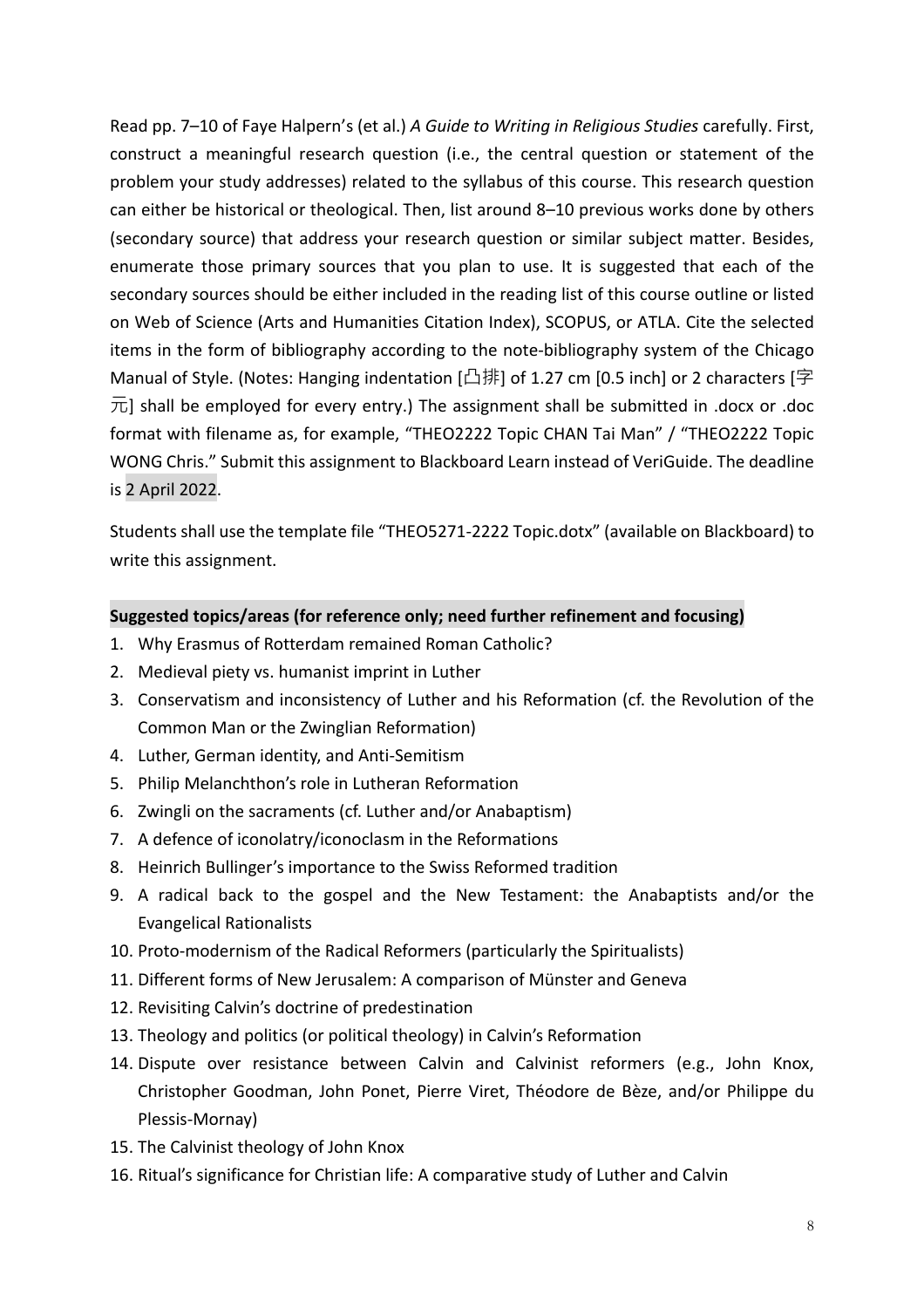- 17. Reception of the Reformations among the English people
- 18. Theological vagueness as a strategy for unity: A study of Queen Elizabeth's *via media* (cf. France in the second half of the 16th century)
- 19. The Council of Trent: Catholic Reformation or counter-Reformation? (Either from a doctrinal or a ritual perspective)
- 20. Revisiting (the image of) the Spanish Inquisition
- 21. Hagiography as Catholic Reform and Counter-Reformation
- 22. Renewal of monasticism in the 16th and early 17th centuries
- 23. Anti-Protestantism in Ignatius Loyola's *The Spiritual Exercises*
- 24. Ignatius Loyola's *The Spiritual Exercises* and the Jesuit ethos/spirituality
- 25. Importance of education to Reformations: Calvin(ists) and/or/vs. Jesuits
- 26. Political theology of Juan de Mariana (or John Knox vs. William Allen)
- 27. (In)tolerance in (one of) the Reformations
- 28. Religion's role in the Thirty Years' War
- 29. The *Formula of Concord* and Lutheran orthodoxy
- 30. Protestant orthodoxy vs. the spirit of the Reformations
- 31. The role of education and/or preaching in (one of) the Reformations
- 32. Confessionalization and modern state building
- 33. Witch hunts and misogyny
- 34. Witch hunts, exorcism, and Catholic-Protestant polemics
- 35. A study of demonology in the early modern period
- 36. On "true" worship (or the centre of worship): a comparison between the Lutheran/Anglican/Catholic and the Reformed rituals/liturgies
- 37. The role of music in Christian worship: a comparison between two different traditions of the Reformations (Catholicism included)
- 38. Women in (one of) the Reformations

**Assessment Criteria:** Clarity and meaningfulness of the research question, correctness of citation style, quality and relevance of reference items

4. Literature Survey (20%)

Read pp. 27–29 (for historical papers) or pp. 29–31 (for theological papers) of *A Guide to Writing in Religious Studies* carefully. Skim and scan the secondary sources listed in your previously submitted Research Topic and Working Bibliography. Then, narrate the background of your study based on your research question in 600–1,000 words (or 900–1,600 Chinese characters). Do not simply summarise the content of each work, Instead, organise them in a way that logically tells a story of your research background. Explain how your study engages in the previous scholarly discussion with your research question and state the thesis and the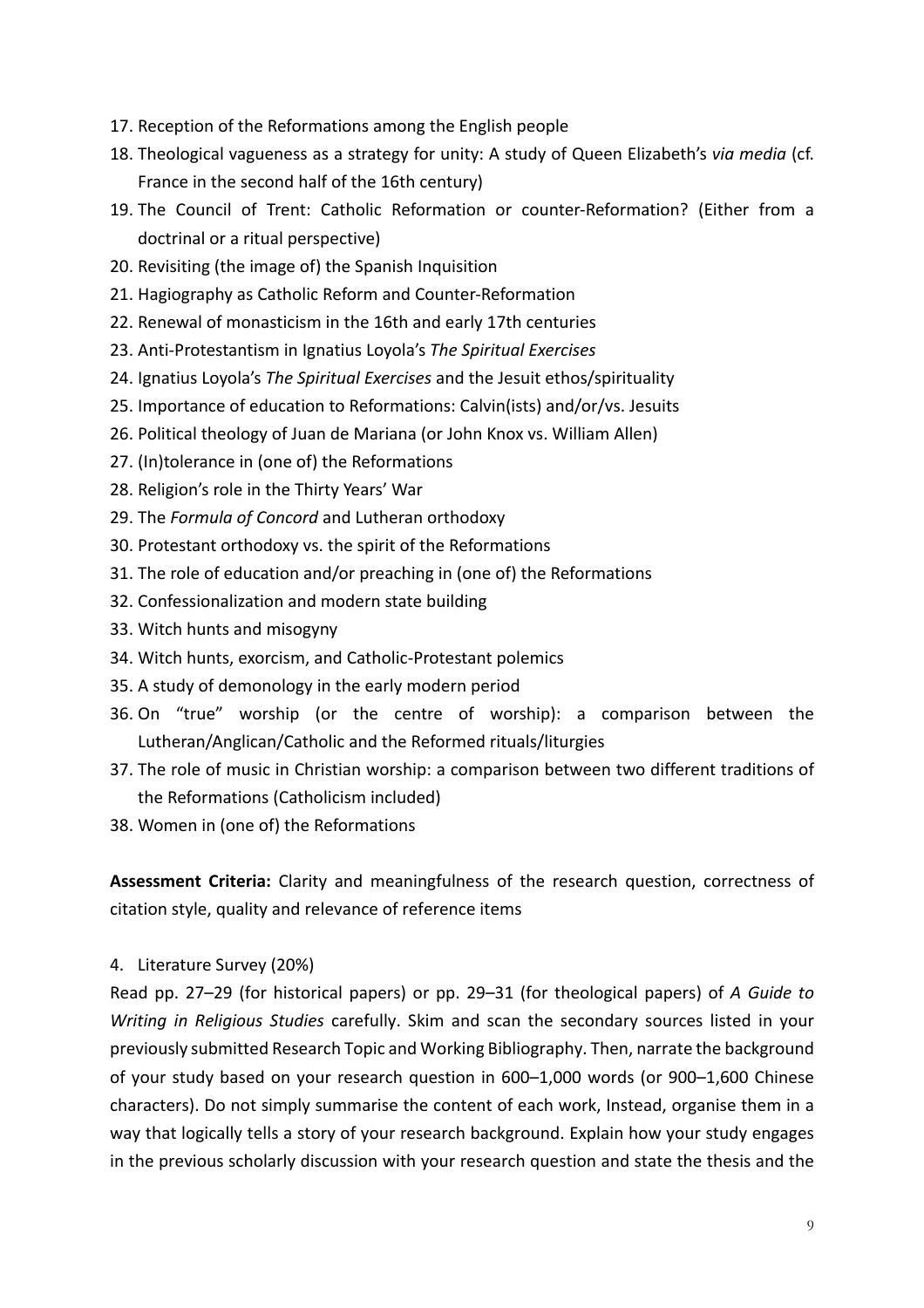particular insight of your work. The assignment shall be submitted in .docx or .doc format with filename as, for example, "THEO5271 Survey CHAN Tai Man" / "THEO5271 Survey WONG Chris." Submit this assignment to Blackboard Learn instead of VeriGuide. The deadline is 23 April 2022.

Students shall use the template file "THEO5271-2222 Survey.dotx" (available on Blackboard) to write this assignment.

**Assessment Criteria:** Accuracy in understanding the literature, clarity in presenting the research background, choice of literature, neatness and conciseness of writing

### 5. Term Paper (40%)

Read the entire *A Guide to Writing in Religious Studies* carefully. Building on assessment items 3 and 4, write a research paper of 4,000–5,000 words (or 6,000–8,000 Chinese characters). Minor revision on topic, research question, and literature survey is allowed. Your literature survey roughly constitutes the second section of your paper (after the introduction). Your paper is suggested to consist of the following sections:

(a) Front matter: Paper title (Headline-Style Capitalisation)

(Note: DO NOT insert a table of content)

- (b) Introduction (see Halpern et al., 13–18);
	- (i) The general topic under study and the specific topic of your research;
	- (ii) Your research question and thesis statement;
	- (iii) The main reason, the exigency, the rationale, or the goal for your research—Why is it important to address your research question? How can your study enhance the existing scholarly discussion?
	- (iv) Your method(s)—How do you answer your research question? How do you use, organise, and analyse the materials?
- (c) Body (see Halpern et al., 18–23)
	- (i) Background of your study / previous works by others (your literature survey);
	- (ii) Your analysis and interpretation of primary source; and
	- (iii) How do your analysis and interpretation contribute to the scholarly discussion? What are the implications/significance of your study?
- (d) Conclusion (see Halpern et al., 24); and
	- (i) Recapitulate your major findings and reassert the validity of your thesis/main argument
	- (ii) State the significance or implications of your findings or arguments.
- (e) Back matter: Bibliography (not included in word count)—Include all work (excluding newspapers, magazines, websites and the like) cited in your paper, but DO NOT include any uncited work (Notes: Hanging indentation  $\left[\Box \ddot{\ddot{\pi}}\right]$  of 1.27 cm [0.5 inch] or 2 characters  $\left[\dot{\mathcal{F}}\right]$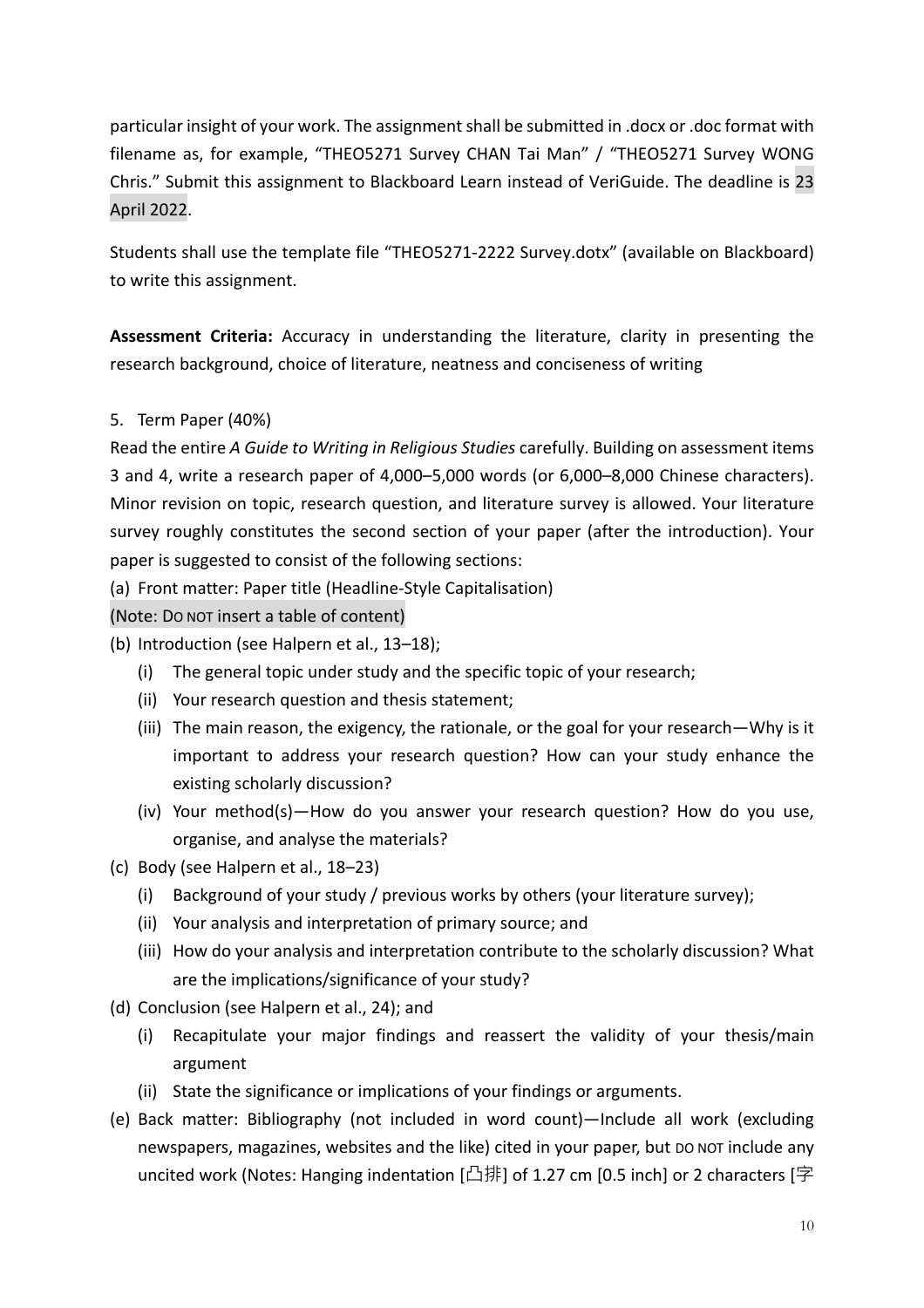# $\overline{\pi}$ ] shall be employed for every entry)

The assignment shall be submitted to VeriGuide in .docx or .doc format with filename as, for example, "THEO2222 Paper CHAN Tai Man" / "THEO2222 Paper WONG Chris." The deadline is 7 May 2022.

Students shall use the template file "THEO5271-2222 Paper.dotx" (available on Blackboard) to write this assignment.

### **Assessment Criteria**

**Thesis:** Presence of a clear statement of what is being proposed or argued in the paper based on an arguable, feasible, and meaningful research question, originality of thought

**Arguments:** Consistency in method or approach, thoroughness of research, logic and coherence of arguments, strength of evidence, relevance to the thesis

**Counterarguments:** Anticipation and acknowledgement of counterarguments, alternative explanations/interpretations, opposing positions, conflicting evidence, and/or counterexamples

**Organisation:** Sensibility and thoughtfulness of flow, clarity of transitions from the introduction down to the conclusion, use of signposts and topic sentences

**Style:** Preciseness of word choice, neatness and conciseness of writing, readability, observance of word limit

**Documentation:** Adequate indication of sources of information, correctness of citation format (both footnotes and bibliography)

### **Notes**

### 1. Language

Ability to read English is a must. **Students are expected to rely solely or decisively on English materials in their written assignments.** However, students are allowed to write in either English or Chinese. It is important to write in a language that students can express themselves confidently and comfortably. On the other hand, it is also an important training to write in English, especially for those who are interested to pursue further study. For those who have difficulty in writing English, you may find help from the Independent Learning Centre in CUHK where you can get language learning resources and consultation service.

### 2. Citation Style

All citations in writing assignments shall follow the **notes and bibliography system** (footnote format) of the **Chicago Manual of Style, 17th edition** (see chap. 14). Use shortened citations for all subsequent citations of sources already given in full (see sec. 14.29–36). **Citation of Chinese materials is discouraged.** (If this is really necessary, follow 中國文哲研究集刊撰稿 格式) **Always put the note number at the end of the sentence after the punctuation** (also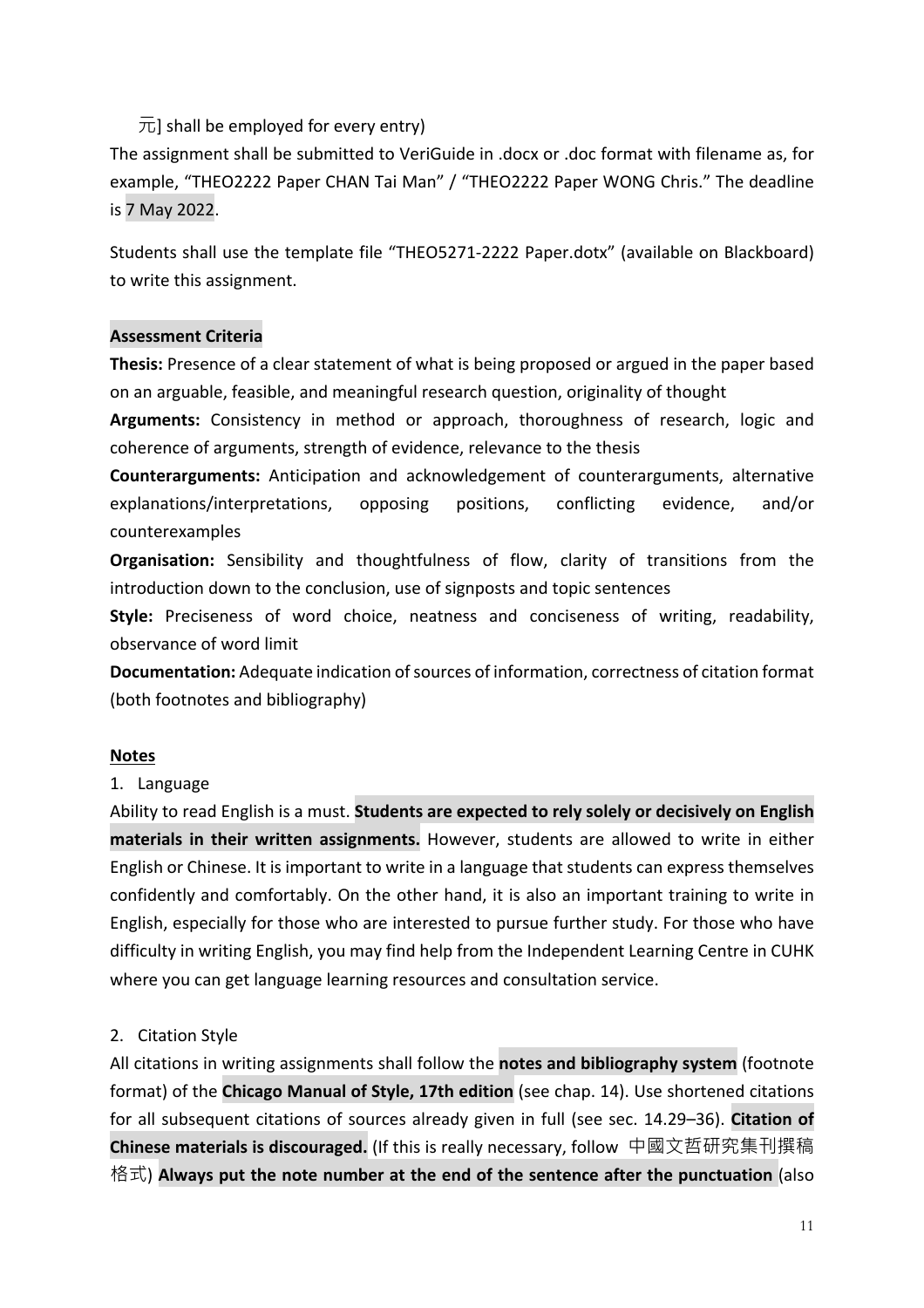applies to footnotes in Chinese and thus disregards the instructions of 中國文哲研究集刊撰 稿格式 in this respect). **Use of untraceable materials, including but not limited to Wikipedia, as a source is strictly forbidden.** The Chicago Manual of Style (17th edition) is available on the databases of CUHK Library website. **Use of reference management software such as Zotero is highly encouraged.**

# 3. Deadlines

Students shall observe the deadlines strictly. Late submission of document analysis exercises will not be accepted. Late submission of other assignments will result in a mark deduction of 2 points of the respective assignment for each day.

# 4. Word Count

Students shall observe the lower and upper limit of word count strictly. **Footnotes are included in word count.** For Chinese papers, punctuations are also counted.

### 5. Format

- All written assignments shall observe the following rules:
- (a) Paper size: A4 (210 mm x 297 mm)
- (b) Margins: 2.5 cm all round
- (c) Spacing
	- (i) Double line for the body of the text, single line for block quotations, footnotes, captions, and bibliography/reference list);
	- (ii) Indentation (縮排) of 1.27 cm or 2 characters (字元) shall be employed for every paragraph; and
	- (iii) No extra spacing shall be employed between paragraphs
- (d) Font type and size: For English papers, Calibri or Times New Roman in size 12 (10 for footnotes) shall be used; for Chinese papers, 微軟正黑體 or SimSun in size 12 (10 for footnotes) shall be used
- (e) Pagination: All pages starting from the first page of the introduction shall be numbered in Arabic numbers (1, 2, 3...). Cover page (if any) shall not be paginated.

### 6. File Format and Name

# **Only .docx or .doc is accepted.** Other file formats including .pdf are not accepted. **Stick to the filename format as stated.**

- 7. Academic Honesty and Plagiarism
- Attention is drawn to University policy and regulations on honesty in academic work, and to the disciplinary guidelines and procedures applicable to breaches of such policy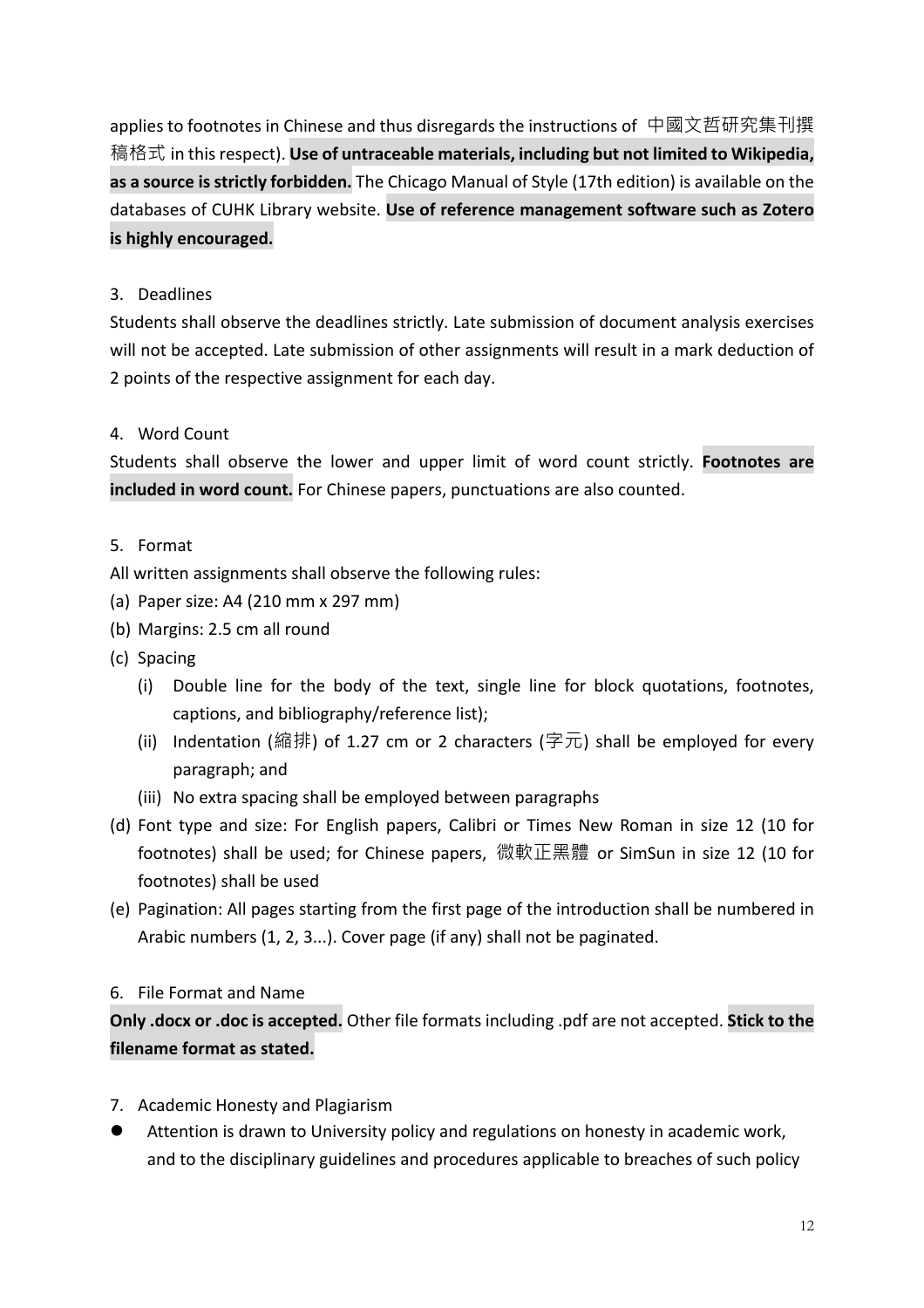and regulations. Details may be found at

http://www.cuhk.edu.hk/policy/academichonesty/.

- With each assignment, students will be required to submit a signed declaration that they are aware of these policies, regulations, guidelines and procedures. For group projects, all students of the same group should be asked to sign the declaration.
- l For assignments in the form of a computer-generated document that is principally textbased and submitted via VeriGuide, the statement, in the form of a receipt, will be issued by the system upon students' uploading of the soft copy of the assignment. Assignments without the receipt will not be graded by teachers. Only the final version of the assignment should be submitted via VeriGuide.
- l Please upload a scanned copy of the signed receipt to Blackboard Learn. (**DO NOT send it through email**.)

\*\* All written assignments shall be submitted through **VeriGuide**, except for items 3 and 4 of the assessment for students of BD year 3 or above, MTheol, and DTheol. Email or hardcopy is not accepted. Duly signed VeriGuide Receipt shall be uploaded to **Blackboard Learn**.

# **F. REQUIRED AND SUGGESTED READINGS**

Designated Textbooks

- \*Eire, Carlos M. N. *Reformations: The Early Modern World, 1450-1650*. New Haven, CT: Yale University Press, 2016. [*REMW*]
- \*Lindberg, Carter. *The European Reformations*. 2nd ed. Malden, MA: Wiley-Blackwell, 2010. [*ER*]
- \*Lindberg, Carter, ed. *The European Reformations Sourcebook*. Malden, MA: Wiley-Blackwell, 2000. [*SB*]

# Other Textbooks

Cameron, Euan. *The European Reformation*. Oxford: Oxford University Press, 1991. \*MacCulloch, Diarmaid. *Reformation: Europe's House Divided, 1490-1700*. London: Penguin Books, 2004. (Highly recommended for advanced or ambitious learners)

Sunshine, Glenn S. *A Brief Introduction to the Reformation*. Louisville, KY: Westminster John Knox Press, 2017.

# Extended Readings (History)

Baylor, Michael G. *The Radical Reformation*. Cambridge: Cambridge University Press, 1991. Bertoglio, Chiara. *Reforming Music: Music and the Religious Reformations of the Sixteenth Century*. Berlin: Walter de Gruyter, 2017.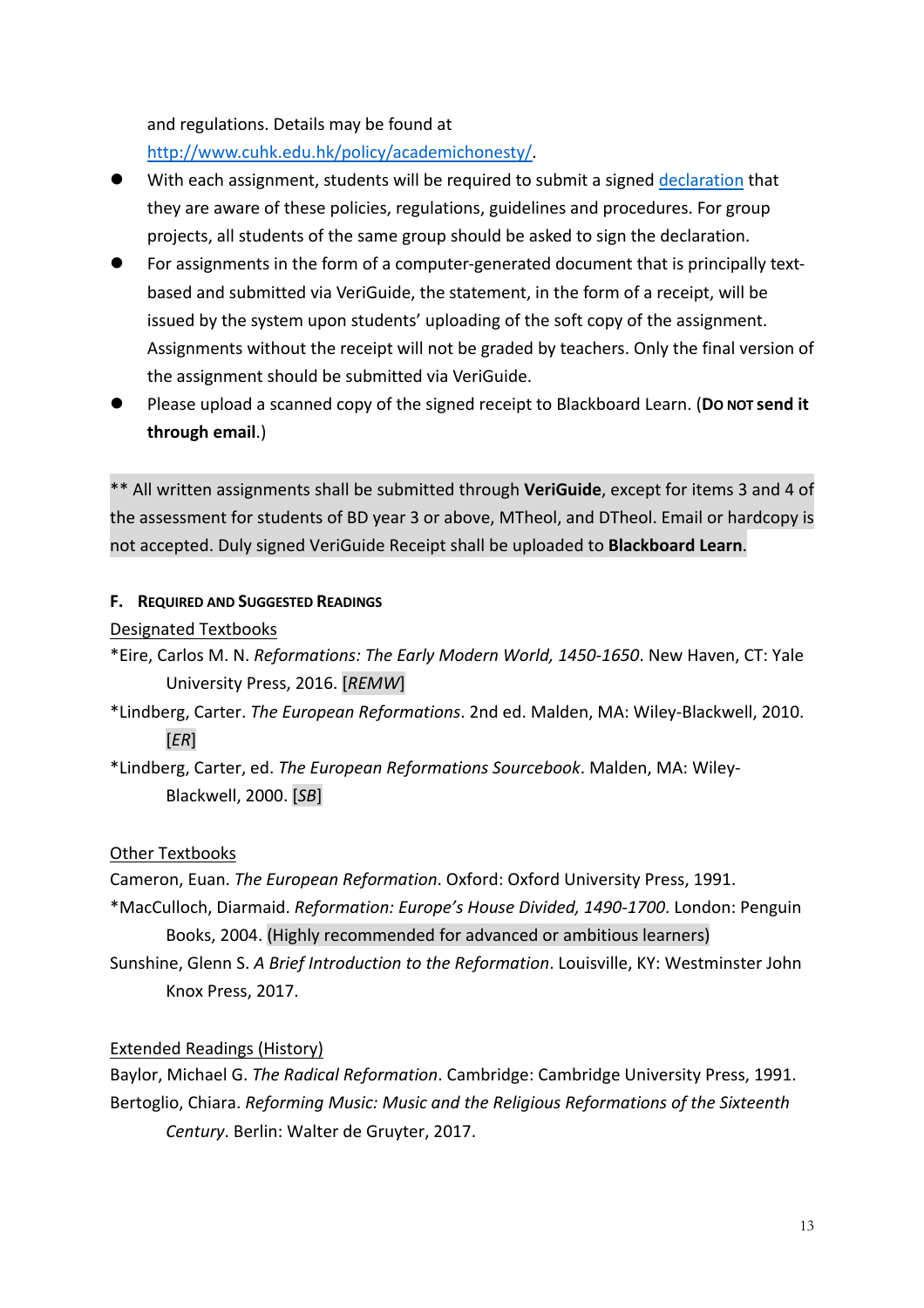- Biagioni, Mario. *The Radical Reformation and the Making of Modern Europe: A Lasting Heritage*. Leiden: BRILL, 2016.
- #Dawson, Jane E. A. *John Knox*. New Haven, CT: Yale University Press, 2015.
- Dean, Jonathan. *God Truly Worshipped: Thomas Cranmer and His Writings*. Norwich, UK: Canterbury Press, 2012.
- Dowley, Tim. *Atlas of the European Reformations*. Lanham, MD: National Book Network, 2015.
- Duffy, Eamon. *Reformation Divided: Catholics, Protestants and the Conversion of England*. London: Bloomsbury, 2017.
- #Duffy, Eamon. *The Voices of Morebath: Reformation and Rebellion in an English Village*. New Haven, CT: Yale University Press 2001.
- #Estep, William Roscoe. *The Anabaptist Story: An Introduction to Sixteenth-Century Anabaptism*. 3rd ed. Grand Rapids, MI: William B. Eerdmans, 1996.
- Goertz, Hans-Jurgen. *The Anabaptists*. London: Routledge, 1997.
- Gregory, Brad S. *The Unintended Reformation: How a Religious Revolution Secularized Society*. Cambridge, MA: Harvard University Press, 2012.
- #de Gruchy, John W. *John Calvin: Christian Humanist & Evangelical Reformer*. Eugene, OR: Cascade Books, 2013.
- #Gunther, Karl. *Reformation Unbound: Protestant Visions of Reform in England, 1525-1590*. Cambridge: Cambridge University Press, 2014.
- #Hill, Kat. *Baptism, Brotherhood, and Belief in Reformation Germany: Anabaptism and Lutheranism, 1525–1585*. Oxford: Oxford University Press, 2015.
- Luther, Martin. *The Annotated Luther*. Edited by Hans Joachim Hillerbrand, Kirsi Irmeli Stjerna, and Timothy J. Wengert. Minneapolis, MN: Fortress Press, 2015.
- Marshall, Peter. *Heretics and Believers: A History of the English Reformation*. New Haven, CT: Yale University Press, 2017.
- Marshall, Peter. *Reformation England, 1480-1642*. 2nd ed. London: Bloomsbury Academic, 2012.
- Marshall, Peter, ed. *The Oxford Illustrated History of the Reformation*. Oxford: Oxford University Press, 2015.
- McGinn, Bernard. *Mysticism in the Reformation (1500-1650)*. Presence of God 6. New York: Crossroad, 2016.
- McGrath, Alister E. *A Life of John Calvin: A Study in the Shaping of Western Culture*. Oxford: Blackwell, 1990.
- O'Day, Rosemary. *The Debate on the English Reformation*. 2nd ed. Manchester: Manchester University Press, 2014.
- Packull, Werner O. *Hutterite Beginnings: Communitarian Experiments during the Reformation*. Baltimore, MD: Johns Hopkins University Press, 1995.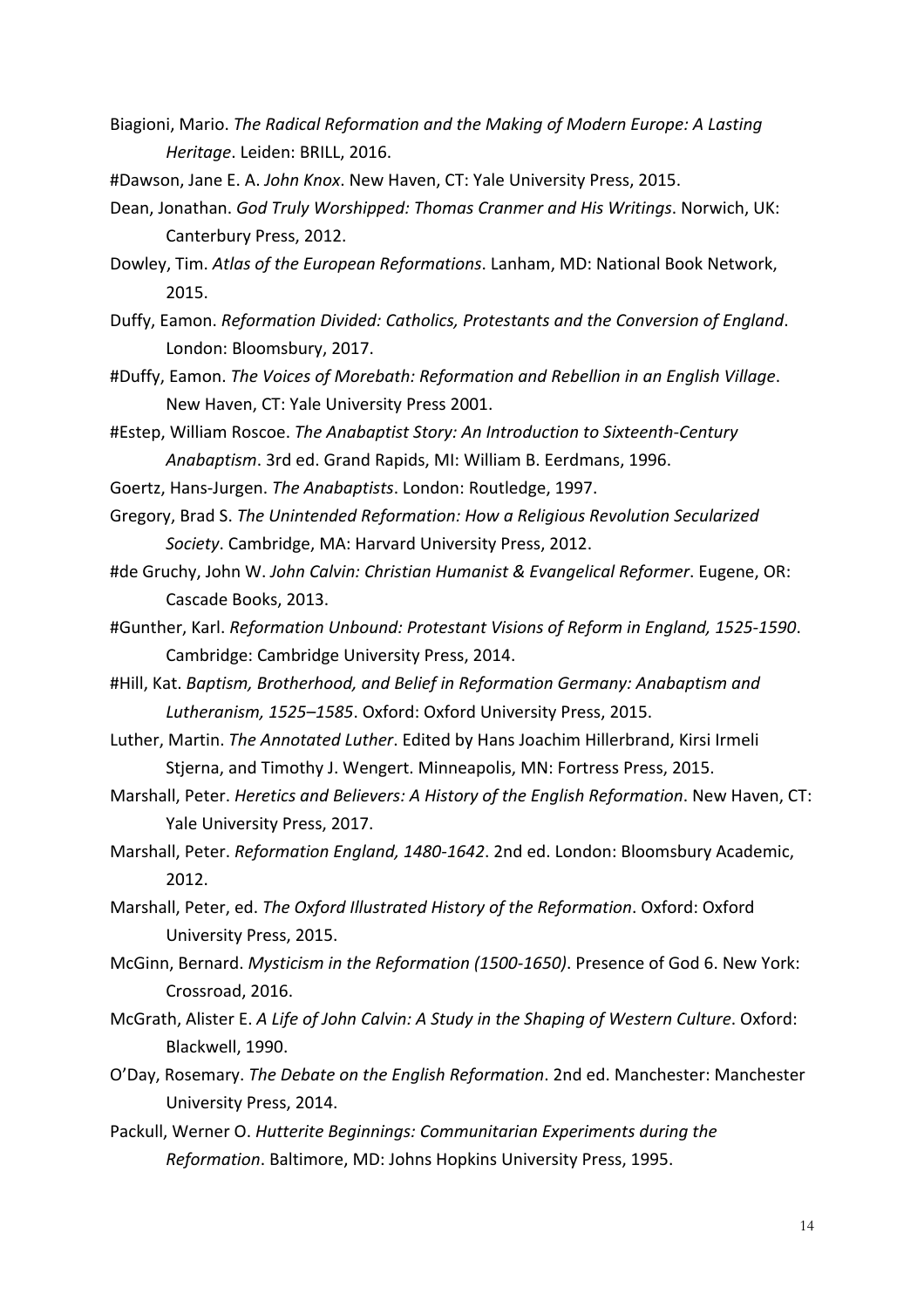- #Rex, Richard. *The Making of Martin Luther*. Book Collections on Project MUSE. Princeton, NJ: Princeton University Press, 2017.
- Roth, John D., and James Stayer, eds. *A Companion to Anabaptism and Spiritualism, 1521- 1700*. Brill's Companions to the Christian Tradition 6. Boston: BRILL, 2006.
- Rublack, Ulinka. *The Oxford Handbook of the Protestant Reformations*. Oxford Handbooks. Oxford: Oxford University Press, 2017.
- Vendrix, Philippe, ed. *Music and the Renaissance: Renaissance, Reformation and Counter-Reformation*. Farnham, UK: Ashgate, 2011.
- #Wabuda, Susan. *Thomas Cranmer*. Routledge Historical Biographies. Abingdon, UK: Routledge, 2017.
- Wandel, Lee Palmer. *The Reformation: Towards a New History*. Cambridge: Cambridge University Press, 2011.
- Whitford, David M., ed. *Martin Luther in Context*. Cambridge: Cambridge University Press, 2018.
- Williams, Leslie. *Emblem of Faith Untouched: A Short Life of Thomas Cranmer*. Grand Rapids, MI: Eerdmans, 2016.
- Witte, John Jr., and Amy Wheeler, eds. *The Protestant Reformation of the Church and the World*. Louisville, KY: Westminster John Knox Press, 2018.

#### Extended Readings (Theology)

- Bagchi, David V. N., and David Curtis Steinmetz, eds. *The Cambridge Companion to Reformation Theology*. Cambridge: Cambridge University Press, 2004.
- Barth, Hans-Martin. *The Theology of Martin Luther: A Critical Assessment*. Minneapolis, MN: Fortress, 2013.
- Barth, Karl. *The Theology of John Calvin*. Grand Rapids, MI: W. B. Eerdmans, 1995.
- Christ-von Wedel, Christine. *Erasmus of Rotterdam: Advocate of a New Christianity*. Toronto: University of Toronto Press, 2013.
- Ebeling, Gerhard. *Luther: An Introduction to His Thought*. Translated by R. A. Wilson. London: Collins, 1970.
- George, Timothy. *Theology of the Reformers*. Nashville, TN: Broadman, 1988.
- Gray, Madeleine. *The Protestant Reformation: Belief, Practice, and Tradition*. Brighton: Sussex Academic, 2003.
- Helm, Paul. *Calvin: A Guide for the Perplexed*. London: Bloomsbury, 2008.
- Helm, Paul. *Calvin at the Centre*. Oxford: Oxford University Press, 2009.
- Helm, Paul. *John Calvin's Ideas*. Oxford: Oxford University Press, 2004.
- Kittleson, James M. *Luther the Reformer: The Story of the Man and His Career*. Translated by Hans H. Wiersma. Lanham, MD: Augsburg Fortress, 2016.